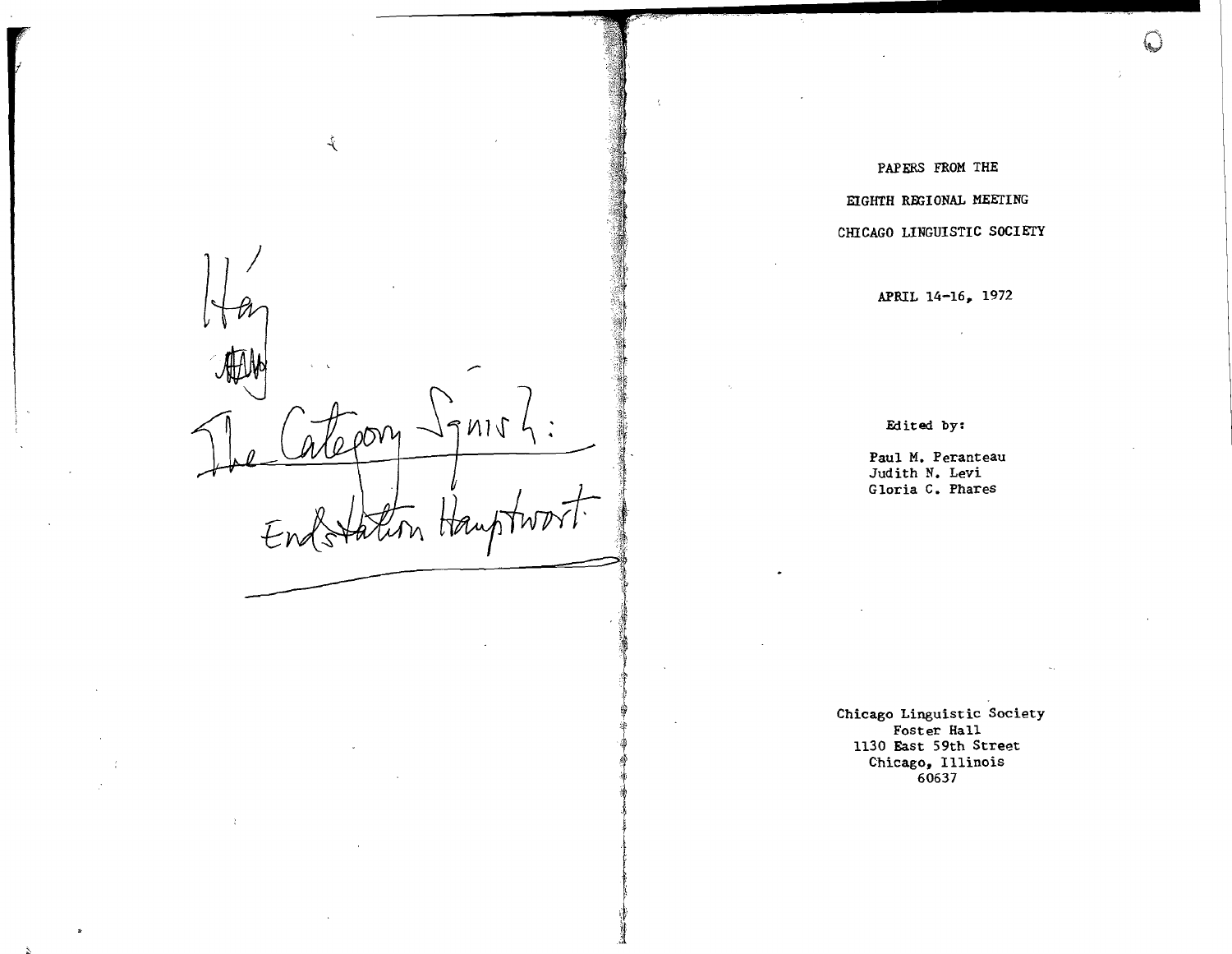The Category Squish: Endstation Hauptwort\*

John Robert Ross

M.LT.

In this paper, I will examine a number of phenomena which suggest that the traditional distinction between verbs, adjectives, and nouns--a distinction which is commonly thought of as discrete--should be modified. I will postulate, instead<br>of a fixed, discrete inventory of syntactic categories, a quasi-continuum, which contains at least the categories shown in (1), ordered as shown there.

(1)  $\frac{Verb}{Verb}$  >  $\frac{Present}{particle}$  >  $\frac{Perfect}{particle}$  >  $\frac{Basictime}{active}$  >  $\texttt{Preposition(?)} > \text{ "adjectival} \text{ noun} \text{''(e.g., } \underline{\text{run}}, \underline{\text{snap}}) > \text{Noun}$ 

Within the hierarchy of (1)--we might call it a category space--the three underlined categories V, A, and N are some-<br>thing like the cardinal vowels in the vowel space. The distinction between them and the other categories of (1) is not discrete, but "squishy", possibly even quantifiable. I will refer to such a hierarchy as that in (I), which my present research leads me to believe is the most normal situation in

semantax (to borrow a term from Georgia Green), as a squish.<br>It might be suggested that the categories, though only squishily distinguishable, should not be arranged linearly, as in (1), but rather in a circular system, such as that diagrammatically suggested in (2a).



This would be the correct view of things if one could find not only phenomena with the structure suggested in (2b), where properties of A are "between" those of  $\breve{V}$  and N, but also phenomena like (2c), where N is "between" V and A, and (2d), where V is "between" Nand A. I would not have any objections to Such a

(C) John Robert Ross 1972

system, but the only evidence I have been able to find so far all has the structure of (2b). I will, therefore, for the time being, assume that the linear squish of (1) is to be preferred to the circular one of (2a).<br>To show that a squish exists, I will cite a number of gram-

matical processes which work most for verbs, less for adjectives, and least for nouns. That is, to pass from left to right along the squish of (1) is to move in the direction of syntactic inertness, and to move away from syntactic freedom and volatility. To wax metaphorical, proceeding along the hierarchy is like descending into lower and lower temperatures, where the cold freezes up the productivity of syntactic rules, until at last nouns, the absolute zero of this space, are reached.<br>I will, however, discuss one case for which adjectives are

still "between" verbs and nouns, but where the funnel points<br>the other way--where nouns exhibit the property in the highest degree, then adjectives, then verbs. It is at present a mystery to me as to Why there should be such differences of "funnel direction". This whole area obviously requires a great deal more work.

To begin, let us examine the phenomenon of Preposition Deletion.

- (3) Preposition Deletion (unfronted)<br>
a. Your odor surprised (\*to) me/was surprising \*(to) me.<br>
b. I talked to Max about sin/talked about sin to Max.<br>
c. I blamed (\*on) Harry for the fight/blamed (\*for) the
	-
	- fight on Harry.

The example in (3a) is typical: for hundreds of related verbadjective pairs, one finds that some prepysition must follow the adjective but cannot follow the verb.<sup>1</sup> Not all verbs re-<br>quire the preposition to delete: the verb talk keeps both prepositions, no matter which order its objects appear in (cf. (3b)), but the verb blame deletes both for and on, which-ever of these ends up immediately after the verb (cf. (3c)).

Preposition Deletion, though it is not pormal for adjectives, does in fact apply for three of them, as can be seen from the examples in  $(4)$ : like, near, and opposite.

- a. Sarah is like  $(\begin{array}{c} * \text{to} \\ 2 \text{?unto} \end{array})$  a bumblebee.
	-
	- b. The shed is near (to) the barn.<br>c. The Coop is opposite ?(from) the First Gremlin Savings and Loan.

That the first two of these words are nonetheless adjectives is argued for by the fact that they can nominalize  $(cf. (5))$ .

 $(5)$  a. The likeness of Sarah to a bumblebee is evident. b. The nearness of our Fiat to his added to the confusion.

The lack of a parallel for opposite is possibly due to the fact that this word does not cooccur with adverbs of degree (cf. \*He is very opposite me), while the nominalizations of (5) have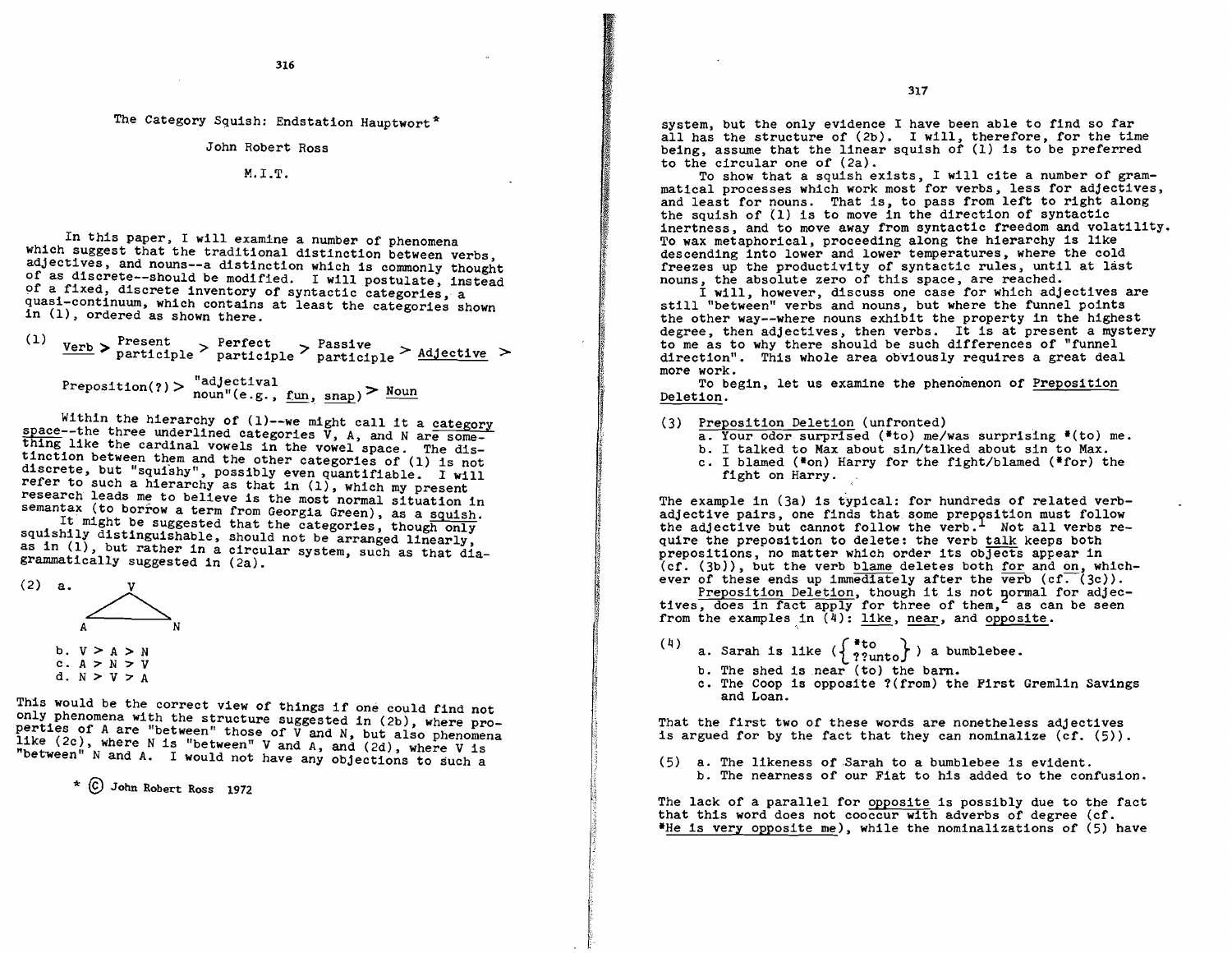primarily extent readings.<br>Actually, these three preposition-deleting adjectives form a subsquish themselves, as can be seen by comparing them with "true" adjectives like proud, and "true" prepositions like in. The subsquish would thus be proud > opposite > near > like  $>$  in. A first indication that these words gradually proceed from A to P is the fact that from is reluctant to delete after opposite (in fact, the deletion is impossible in non-locational senses<br>of <u>opposite</u>: His views are opposite  $((from)$  mine), while it is perfectly free with near (cf. (4b)--some may even feel that it<br>is preferable to delete the preposition (again, this preference vanishes in metaphorical uses: His position on dope is near ?(to) mine)). Finally, with like, deletion is virtually obli-

gatory, except for the archaic like unto.<br>Note also that prepositional objects of preposed adjectival phrases can be extraposed: (6a) can become (6b).

- (6) P Deletion (fronted) and PP Postposing
	- a. How proud  $*(of)$  his yoyo is Mr. Panatela?<br>b. How proud is Mr. Panatela of his yoyo?
	-
	-
	- c. How nearly opposite  $?*(from)$  the Coop is the First Gremlin? d.??How nearly opposite is the Coop from the First Gremlin?<br>e. How near ?(to) the toothpaste are the termites?
	-
	-
	-

f. How near is the toothpaste to the termites?<br>Systematically, however, Preposition Deletion seems to be made Systematically, however, <u>Preposition Deletion</u> seems to be made<br>more difficult by this preposing, as can be seen by comparing (4c) with (6c), and (4b) with (6e).

(4c) with  $(6c)$ , and  $(4b)$  with  $(6e)$ .<br>Another property of these five words which leads me to Another property of these five words which leads me to<br>believe that they form a subsquish is their behavior when pied<br>piping to follow it piping to follow the preposed degree adverbial how (cf.  $(7)$ ).<sup>3</sup>

- $(7)$  How X
	- How X<br>a. How proud of you is Mr. Greenjeans?<br>b. <sup>2How</sup> Peerl
	-
	- a. How proud of you is Mr. Greenjeans?<br>b. ?How nearly opposite from the Coop is the First Gremlin?<br>c. How near to the toothpaste are the termites? c. How near to the toothpaste are the termites?
	- d. ?How like your mother is your sister?
	- e.??How nearly in the house was the yacht?
	-

It appears that the more adjectival a word is, the more easily it can pied pipe. Proud and near do not differ enough to get above the threshhold of this particular criterion, but both are slightly superior, when pied piping, to the very prepositional slightly superior, when pied piping, to the very prepositional<br>like (cf. (7a,c) vs. (7d)). Since opposite and in are not degree<br>predicates, the only way to check their pied pipelility is the predicates, the only way to check their pied pipability is by modifying them with the quantifiable adverb nearly. How nearly  $X$  questions seem to be worse as a class than how  $\overline{X}$  questions, for reasons that need not concern us here, but still the sub-

squish is visible in the fact that (7e) is worse than (7b).<br>Pied piping material to the left of the wh-word also seems to be roughly in line with the subsquish. The generalization is that the less adjectival the pied pipee, the better the result. This generalization can be seen to obtain in (8).

- 
- (8)  $\frac{X \text{ wh}-\text{word}}{a.\ \#Jack,}$  proud of whom Sandra may be, plays rotten Canasta.<br>b. ?The First Gremlin, opposite ??(from) which the Coop
	-
	- stands, will store your mushrooms.<br>c. The toothpaste, near ( $\acute{t}$ o) which the termites are, will reduce their number of cavities.
	- d. \*Your sister, like whom your mother is, takes Popular Mechanics too seriously.
	- e. The house, in which the yacht was, slowly fell apart.

Of course, since pied piping to the left of a preposing constituent is in general not obligatory, all the starred sentences of  $(8)$  have variants without pied piping which are acceptable. Nonetheless, by and large, (8) provides further evidence for establishing a subsquish.

(9) provides a summary of the evidence for the existence of the indicated subsquish.

| (9)               |           | proud $>$ opposite $>$ near $>$ like $>$ in |                  |            |            |        |  |
|-------------------|-----------|---------------------------------------------|------------------|------------|------------|--------|--|
| P Del (unfronted) |           | x                                           | 2                | <b>OPT</b> | OBL        | (DNA?) |  |
| (fronted)         |           | x                                           | 2x               | 0PT        | <b>OBL</b> | (DNA?) |  |
| PP Postposing     |           | M                                           | $(\overline{?})$ | ?          | (DNA)      | (DNA)  |  |
| Pied Piping:      | how X     | v                                           |                  | v          | 2          | ??     |  |
|                   | X wh-word | х                                           |                  | V          | X)         |        |  |

The two circled entries in (9) correspond to cases which con-<br>stitute counterevidence, at present, for the claim that the five words cited in (9) actually do form a subsquish. The facts which they reflect are the surprising badness of (8d), which <sup>I</sup> have already commented on in footnote 4, and the surprising<br>badness of (6d).

Let us leave the problems associated with the care and feeding of this particular subsquish to return to the squish which is the major topic of this paper. The fact that the more adjectival a predicate is, the less Preposition Deletion can apply to it is evident from the contrasts in  $(3a)$  and  $(4)$ . The fact that Preposition Deletion does not apply at all after nouns (cf. (10)) indicates, therefore, that this rule conforms to the general scheme shown in  $(2b)$ : it applies fairly often for V, to only a few  $A$ , and to no  $N$ .

 $(10)$  a. His love  $*(for)$  his bike was apparent.

b. His reliance 
$$
\begin{Bmatrix} \text{on} \\ \text{*of} \\ \text{*} \end{Bmatrix}
$$
 methodone is tragic.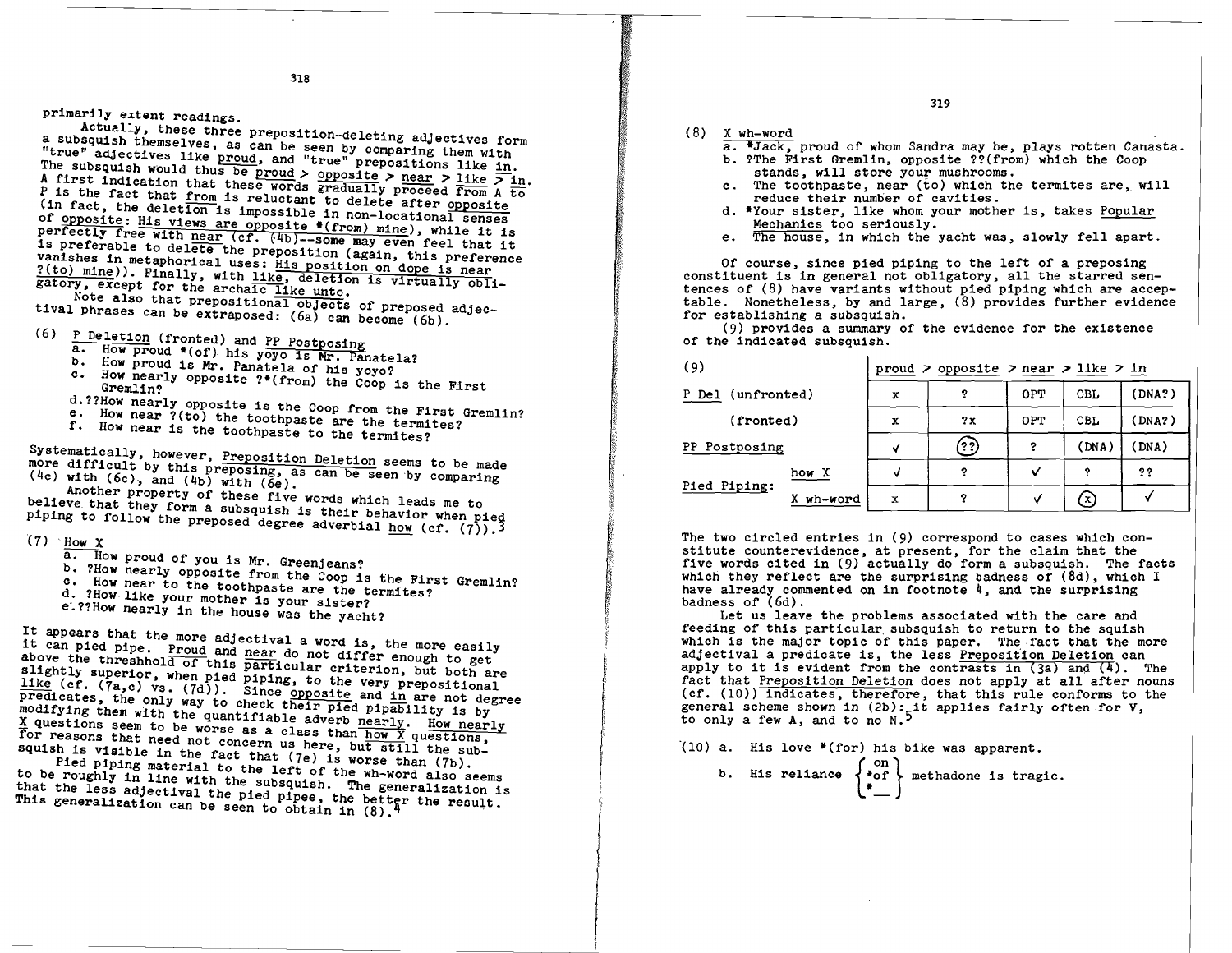A second rule which conforms is Fact Deletion, the rule which sometimes obligatorily (as after know, discover and realize) and sometimes optionally (as  $\ln$  (lla,b,c)) deletes the head noun fact which is postulated in Kipargky and Kiparsky (1971) to underlie all factive complements.<sup>6</sup>

- 
- (11)  $Fact Deletion a. I recrete (the fact) that you burned the warranty.$ </u>
	- b. I am aware (of the fact) that you told more than you knew.
	- c. Tom was surprised (at the fact) that I know Greek.
	- d. Tom's surprise  $*(at the fact) that I knew Greek could$ not be concealed.

As can be seen from the contrast between  $(lla, b, c)$  and  $(lld)$ , while Fact Deletion can apply to most factive verbs, and to adjectives', but not to any nouns.

A third piece of evidence for the squish concerns the anaphoric (?) it that appears before that and for-to complements after a small class of verbs, and after only the adjective aware of, (in my speech), but after no nouns (cf. (12)).

- $(12)$  It S
	- $a.$  I hate/(dis)like/love/?regret it that he talked so much.<br>b. I am aware (?of it) that we may have to pay more.
	-
	- c. My regret (\*of it) that he talked so much is well-known.

Regardless of whether we assume that this it is underlyingly present and fails to delete in such cases as (12a,b), or that it is epenthetic, but never in cases like  $(12c)$ , it is clear that its distribution is in line with the category squish. Of course, if we make the latter assumption, (12) constitutes a problem for "funnel direction", though not for the claim that A is "between" N and V.

A fifth argument for the squish, which was pointed out to me by Edwin Williams, concerns the distribution of the morpheme -ing. As (13) indicates,

 $(13)$  Ing

- a. Occurs at the end of all V (in Poss+Ing complements) b. Occurs at the end of many A (the class of surprising, shocking, breath-taking, awe-inspiring, disgusting,  $etc.$ )
- c. Occurs at the end of relatively few N (Vsport [sailing, skiing, fishing, etc.] and banking, housing, ranking, drinking, etc.)

this morpheme can appear at the end of essentially all V in Poss+Ing complements (as in His resembling Banquo's niece threw<br>me), at the end of a large class of A, probably numbering over two hundred, but it can only appear at the end of relatively few N (probably less than one hundred). This interesting morphological fact is also in line with the squish of (1).

A sixth argument for the squish concerns Raising, the rule which makes the subject of the complements of certain verbs a

clause member (either the subject or object) of the next clause up. Thus, roughly speaking, (14a) would derive from (14b), and  $(14c)$  from  $(14d)$ .

(14) a. Oliver seems/turns out/happens/etc. to like walnuts.

- b. It seems/turns out/happens that Oliver likes walnuts.<br>c. We knew/showed/proved/believed/etc. Oliver to like
- walnuts. d. We knew/showed/proved/believed/etc. that Oliver liked walnuts.

That Raising applies "more" to V than to A can be seen by com-<br>paring  $(14)$  to  $(15)$ . paring  $(14)$  to  $(15)$ .

- (15) a. Oliver is sure/certain/likely/etc. to eat walnuts. a. Oliver is sure/certain/likely/etc. to eat walhuts.<br>b. It is sure/certain/likely/etc. that Oliver will eat
	- - walnuts.<br>c. #I am afraid/ready/willing/etc. (of) Oliver to eat
		- walnuts.<br>d. I am afraid/ready/willing/etc. [for Oliver to eat  $walmuts_{\nRp}$

While the embedded subject,  $0$ liver, can be raised to become the superficial subject of such adjectives as those in (15b) (cf. (15a)), there is no adjective which allows Raising to produce<br>a derived object, as would have been the case if (15d) could be converted into (15c). This is surprising, in view of the fact that the adjectives in (15d) belong to meaning classes whose<br>verbal members often permit Raising to apply.

In Ross (in preparation), I show that it is a characteristic property of many syntactic processes, Raising included, to apply "first" to subjects, and only secondarily to objects.<br>That is, while there may be languages (Vietnamese?) in which no evidence for Raising can be found, and while languages can be found in which there is only Raising into derived subject position (Japanese is an example), there is no language which only raises into derived object position. The possibility of raising into object position presupposes the possibility of raising into subject position. Put differently, subjects have

primacy over objects.<br>Now the parallelism with the category squish comes into focus: verbs are higher than adjectives in the squish, so the environments in which Raising applies with verbs are a superset of the environments in which Raising applies with adjectives.<br>But the superset-subset relation is not an accidental one: my claim is not only that for any given category, no language will allow raising into the derived objects of members of the category without also allowing raising into their derived subjects, but also that no language will have "more" raising (in the sense of this term connected with primacy, as above) for A than for

V, or for N than for A or V.<br>That Raising is less applicable for N than for other cate-V, or for N than 10r A of V.<br>
That Raising is less applicable for N than for other cate-<br>
gories is immediately apparent. For a long time it was believed<br>
that there were in fact no nouns which permitted Raising at all. gories is immediately apparent. For a long time it was believed<sub>o</sub>

1. 1 1 j I

### 320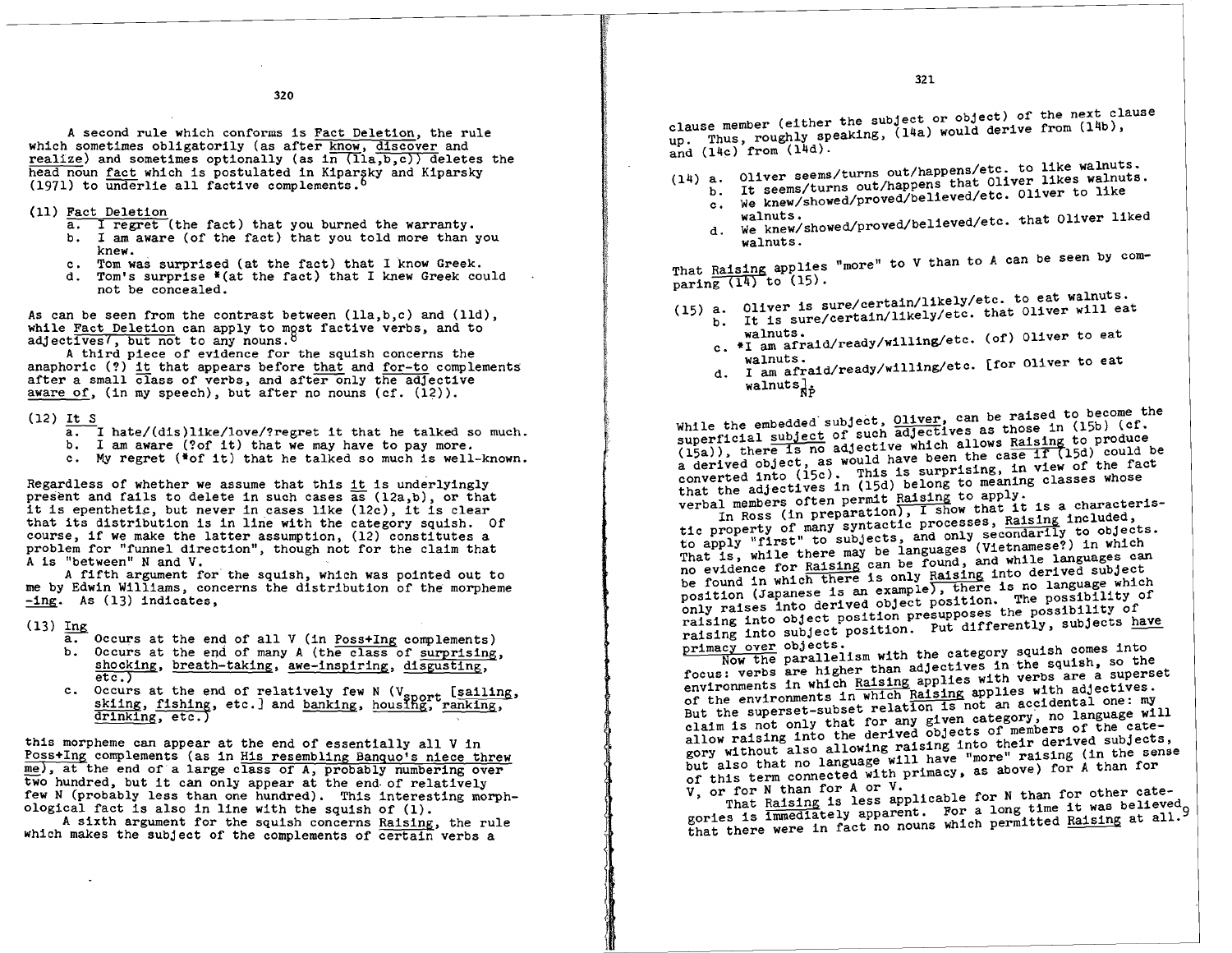322

existence of such useful sentential idioms as the shit hit the fan. The subject NP can be raised, as in  $(16)$ , to become an element of the clause of a higher V or A.

- (16) a. The shit is likely to hit the fan over my peacethrough-escalation statement.
	- b. We really expected the shit to hit the fan after the disposal started up in reverse.

and as the sentences in  $(17)$  show, this is even possible for the noun likelihood, and in some dialects, even for tendency, though

- (17) a. The likelihood of the shit hitting the fan cannot be gainsaid.
	- b. ?The shit's likelihood of hitting the fan cannot be gainsaid.
	-

What shows that  $A > N$ , with respect to Raising, is the fact that there are many more A which undergo Raising than there are N. The same is true, of course, with respect to V and A: far more V undergo Raising than A. And again, it is no accident that the one (or possibly two) nouns which do undergo Raising are related to intransitive predicates. No nouns like belief. proof. and expectation. which would have to raise embedded subjects into derived object position. can undergo raising. My prediction is that such nouns could not come into the language unless adjectives which raised into derived object position also existed.

The seventh argument for the squish is of a rather unusual type. for it deals with the phenomenon of analogy. a phenomenon whose existence we can be sure of. but one so poorly understood that illicit appeals to it are a constant danger. as Paul Kiparsky has often warned. What I will suggest here. then. should be read with a grain of salt.

The matter concerns the distribution of the preposition by. There are several facts which suggest the conclusion that ex-cept in locative uses, such as in  $(18)$ .

(18) I asked her for a little kiss. down by the riverside.

the main use of this preposition is to denote that its object NP has the case function of an agent: that is, that this NP is an animate, volitional initiator of an activity. One piece )f evidence that this is so was pointed out to me by Joseph Emonds, who observed that most verbs which take directional bjects and either agentive or instrumental(?)<sup>10</sup> subjects (cf. (19a) and (19b). respectively).

:19) a. The fighters rolled/slid/moved/etc. into the closet. b. The tea-wagon rolled/slid/moved/etc. into the closet.

have only marginally acceptable passives, presumably because Recently, however, Andrew Rogers has called to my attention the bave only marginally acceptable passives, presumative series and the extra series and the extra series of the looseness of the connection between the verb and object of the directional preposition  $(cf. (20))$ .

i , ':, .....• r

film and the context of  $\left\{ \begin{array}{c} 1 \end{array} \right.$ 

r !  $\vert$ 

1 j I the company of the company of the company of the company of the company of the company of the company of the c<br>The company of the company of the company of the company of the company of the company of the company of the c<br>

- (20) a. ?The closet was rolled/slid/moved/etc. into by the fighters.
	- b. \*The closet was rolled/slid/moved/etc. into by the tea-wagon.

Of relevance here is the fact that with such marginal passives,<br>non-locative by-phrases are only agents. Similar facts exist and as the sentences in (17) show, this is even possible for the<br>noun <u>likelihood</u>, and in some dialects, even for <u>tendency</u>, though even for certain verbs which take direct objects: cf. (21) and<br>only marginally. . . . .

| a. The likelihood of the shit hitting the fan cannot be<br>gainsaid.                                                                                                                                                                               | Sandra<br>(21)<br>made Sam uneasy.<br>'The weather<br>а.<br>'Horace's drunkennessj                |
|----------------------------------------------------------------------------------------------------------------------------------------------------------------------------------------------------------------------------------------------------|---------------------------------------------------------------------------------------------------|
| b. ?The shit's likelihood of hitting the fan cannot be<br>gainsaid.<br>c.??The shit's tendency to hit the fan during fire drills<br>is well-known.                                                                                                 | Sandra<br>'?the weather<br>b. Sam was made uneasy by<br>?*Horace's drunkenness )                  |
| What shows that $A > N$ , with respect to Raising, is the fact<br>there are many more A which undergo Raising than there are<br>he same is true, of course, with respect to V and A: far<br>V undergo Raising than A. And again, it is no accident | The bull<br>(22)<br>knocked down the yew.<br>The wind<br>а.<br>'?The force of the wind )          |
| the one (or possibly two) nouns which do undergo Raising<br>elated to intransitive predicates. No nouns like belief,<br>, and expectation, which would have to raise embedded sub-                                                                 | the bull<br>the wind<br>b. The yew was knocked down by $\vec{\tau}$<br>'?*the force of the wind ) |

Similarly, though the existence of (23a) might lead one to expect all the sentences of (23b) to be acceptable,

(23)  $\left\{\n \begin{array}{c}\n \text{Horace} \\
 \text{arbiticial} \\
 \text{insertation}\n \end{array}\n \right\}\n \text{ made Sandra preparation.}$ Incaution b. Sandra is pregnant by  $\left\{\begin{array}{l}\text{Horace}\\\text{2*artificial insertion}\end{array}\right\}$ 

in fact, by-phrases with pregnant are limited to agents.<br>However, it appears that by is being analogically extended from its basic use, so that it can appear not only with agents, but also with experiencers (cf. (24a,b)) and, in the case of many of the passive-like adjectives like surprised, <sup>11</sup> even with abstract states of affairs  $(cf. 24c)$ .

|  |  |  |  | were is $\left\{\n \begin{array}{c}\n \text{1100} \\  \text{hated} \\  \text{double} \\  \text{believed}\n \end{array}\n \right\}$ by many of the Gaule |  |  |  |  |  |
|--|--|--|--|---------------------------------------------------------------------------------------------------------------------------------------------------------|--|--|--|--|--|
|--|--|--|--|---------------------------------------------------------------------------------------------------------------------------------------------------------|--|--|--|--|--|

 $\overline{\phantom{a}}$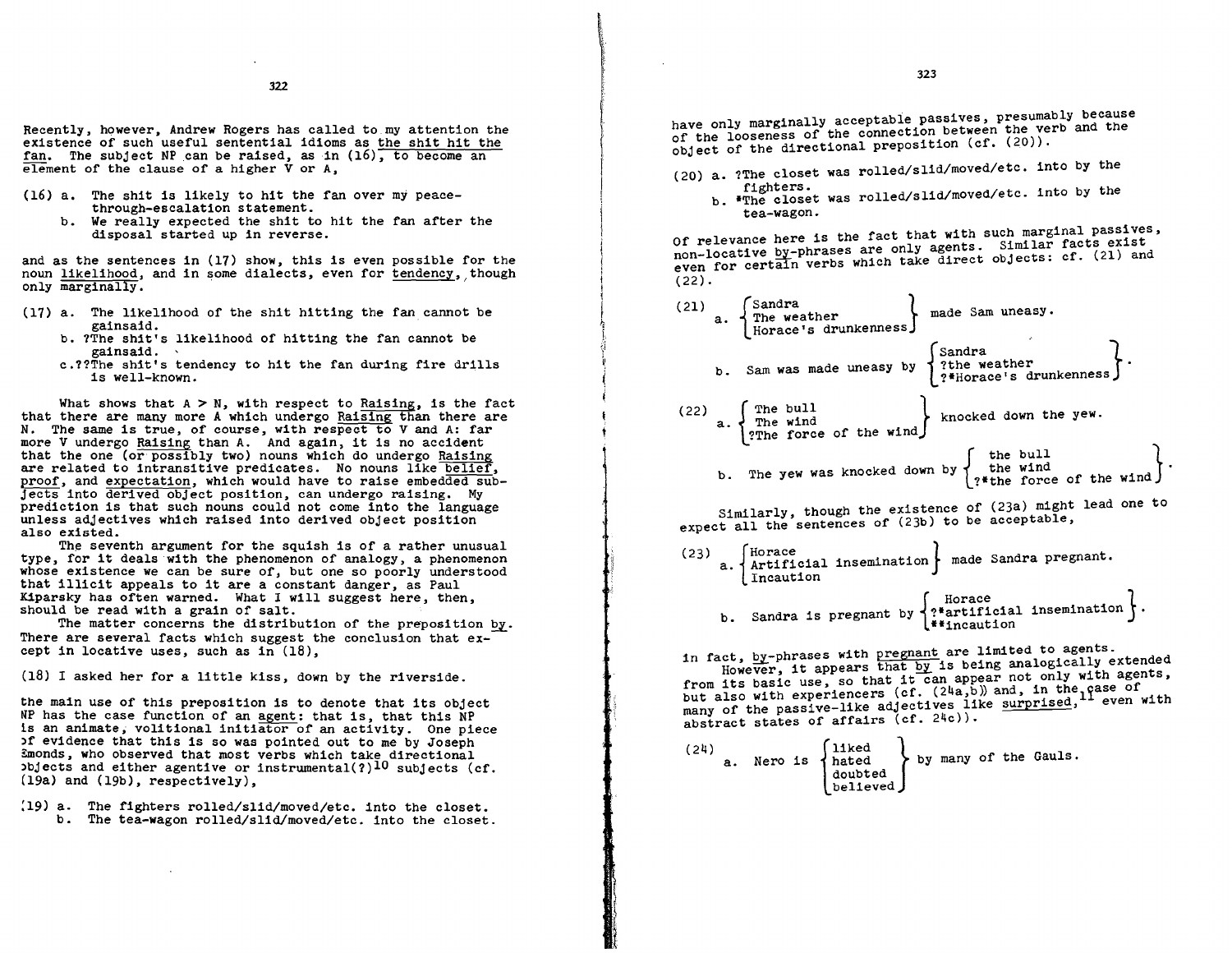\n- b. It is known 
$$
\begin{Bmatrix} \text{to (archatic)} \\ \text{by} \end{Bmatrix}
$$
 the police that we have a hot-plate.
\n- c. I was surprised  $\begin{Bmatrix} \text{at} \\ \text{?by} \end{Bmatrix}$  /amazed  $\begin{Bmatrix} \text{at} \\ \text{?by} \end{Bmatrix}$  /dissussed  $\begin{Bmatrix} \text{with} \\ \text{?by} \end{Bmatrix}$  /interested  $\begin{Bmatrix} \text{in} \\ \text{?by} \end{Bmatrix}$  / etc. his boorishness.
\n

324

That by is secondary in (24c) can be seen from the fact that there are no dialects, as far as I know, for which by is pre-<br>ferred over the other prepositions (at, with, in, etc.) which appear with such adjectives, and from the fact that there are dialects in which the substitution of by for these other--I would argue--basic prepositions is not possible, but no dialects in which the opposite is true.

What is of relevance for demonstrating the existence of the category squish is the fact that this rule of analogical extension works best for verbs, worse for adjectives (cf.  $*(23b)$ ) and the blemished sentences of  $(24c)$ , and not at all for nouns  $(cf. (25))$ .

(25) The 
$$
\begin{Bmatrix} \text{The } \{11\text{king} \} & \{00\} \\ \text{hated } \{00\} & \{00\} \end{Bmatrix}
$$
 many of the Gauls for Nero  $\}$  is  $\begin{Bmatrix} \text{The } \{10\text{kof} \} \\ \text{The } \{10\} \\ \text{Beltef in Nero} \end{Bmatrix}$ 

understandable.

understandable.

\nb. The knowledge 
$$
\begin{cases} \text{of} \\ \text{*by} \end{cases}
$$
 the police that we have a hot-plate unnerves me.

My surprise  $at/*by$ Ny surprise at/\*by<br>
c. My amazement at/\*by<br>
My disgust with/\*by<br>
his boorishness is inconsistent My interest in/\*by

with my being a swine myself.

The eighth argument is due to Mark Aronoff, and is discussed in detail in (Aronoff 1972). I Will, therefore, only cite the facts of relevance, which appear in (26).

- (26) Preposing: the nounier, the more obligatory preposing is.<br>a. \*These results have been very much surprising us.
	-
	-
	- b. ?These results have very  $*($ much) surprised us.<br>c. We have been very ?(much) surprised by these results.
	- d. We were very (??much) surprised at your decision.

Basically, what Aronoff has observed is that the further towards N a word is in (1), the more obligatory it is to prepose degree adverbs, and also, the more obligatorily much is deleted. In (27), also due to Aronoff, there is further evidence of the obligatory nature of modifier preposing: since desperate is more adjectival than the participle adored, more is less accep-<br>table after the former than after the latter.

(27) a. Elvis was  $\left\{\begin{array}{ll}\n\text{adored more} \\
\text{more adopted}\n\end{array}\right\}$  than appreciated.

b. Schopenhauer was {?desperate more} than blue.<br>
The nine cases above all manifest the same "funnel d<br>
nouns are more inert, syntactically, than adjectives and<br>
tives than verbs. The one case I know of in which the "f<br>
di The nine cases above all manifest the same "funnel direction":<br>nouns are more inert, syntactically, than adjectives and adjec-<br>tives than verbs. The one case I know of in which the "funnel direction" appears to be reversed concerns the degree to Which constituents which appear in remote structure must appear at certain later levels of structure (say, at the output of a cycle). The relevant facts appear in (28).

- $(28)$  Constituent deletion: the nounier, the fewer constituents need appear in surface structure.
	- a. It is surprising (to me)/surprises \*(me) that you know Tim.<br>b. The surprise was considerable.
	-

I

- c. I will attempt to leave, but Bill won't attempt  $*(to$ leave).
- d. Bill wants to leave, but the attempt (to leave) may tax him too much.

The contrast between the verb surprise and the adjective sur-<br>prising in this respect is apparent in (28a): while surprise<br>can only lose its object via a chopping rule, the prepositional<br>phrase object of surprising can be that even the subject of the noun surprise can be absent.<br>Parallel facts with the verb attempt and the homophonous noun appear in (28c) and (28d), respectively. Thus the generalization that seems to obtain here is that the nounier a word is  $(i.e., the further to the right it appears in (1)), the more$ susceptible it will be to having its constituents deleted from it.

While I have no idea as to what could provide an explana-<br>tion of this reversal of "funnel direction", the cited generalization seems to interact with Aronoff's observations, as is apparent from (29).

(29) a. I am very ??(much) aware that you are hungry.<br>b. Clairvoyants are very (\*much) aware.

Aronoff proposes to account for the difference in gram-<br>maticality associated with the presence of much in (29) on the basis of the claim that aware is nounier without a complement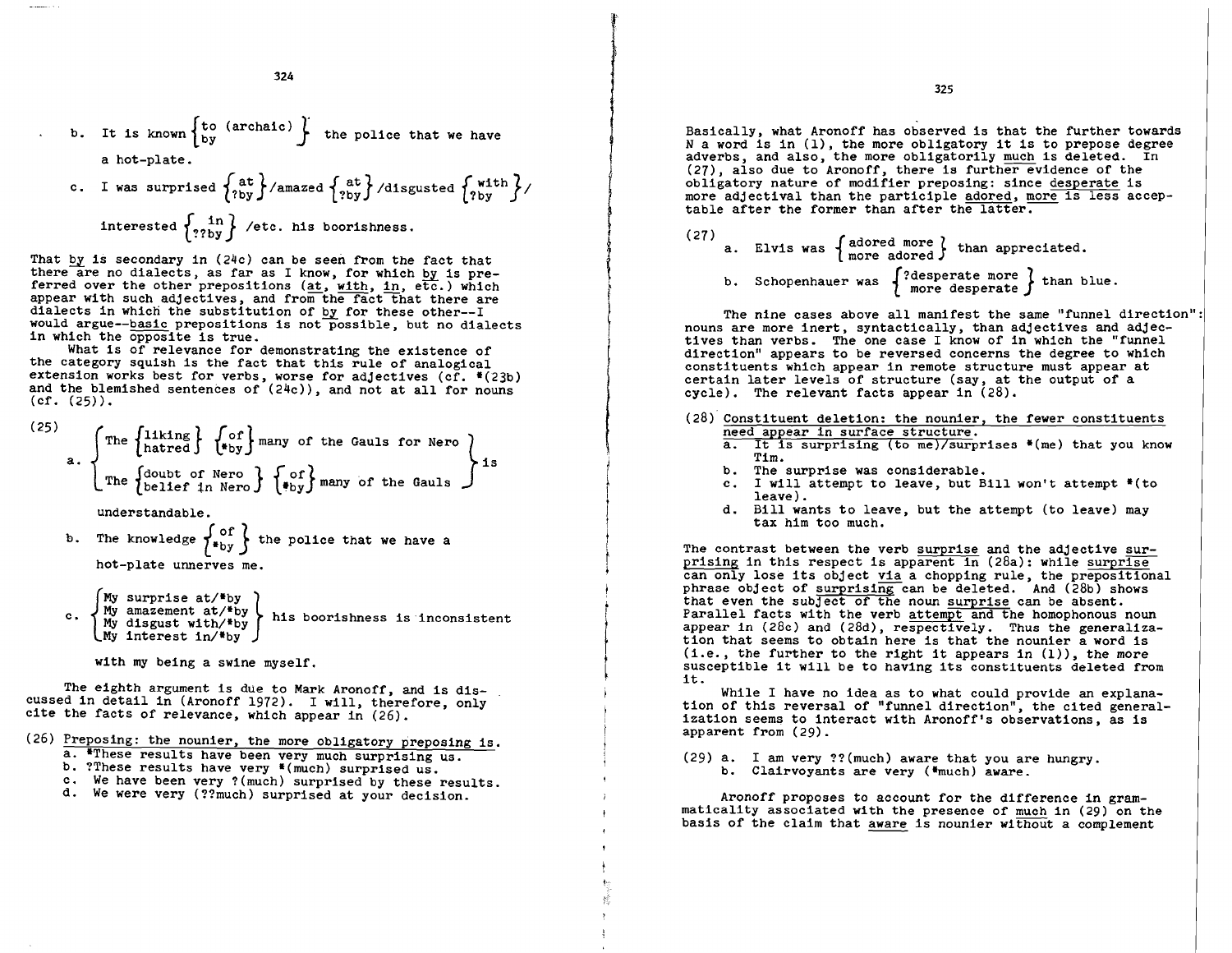:hence, preposing is more obligatory, and much is less possible). In summary, while the formal implications of the facts I

have cited are anything but clear,  $12$  the main conclusion--that the distinction between V, A, and N is one of degree, rather than of kind--seems to place high on the validity squish.

#### Footnotes

This work was supported in part by a grant from the National Science Foundation (Grant Number GS-3202) to the Language Research Foundation and by a grant from the National Institute of Mental Health (Grant Number 5-POI-MH 13390-05). I'd like to thank Mark Aronoff, Morris Halle, and Paul

Postal for a lot of stimulating discussion and suggestions.

1. An asterisk inside a parentheses means that ungrammaticality will ensue if the parenthesized elements are added to the structure, while an outside asterisk means that the sentence would be ungrammatical without the parenthesized material. Plain parentheses enclose material whose presence or absence does not affect grammaticality.

2. This observation is due to Paul Postal.

3. The term "pied piping" is explained in Ross (1967). one might expect to affect a smaller constituent instead either can or must affect a larger one. Thus, since questions in English normally begin with just a wh-word (How does the lasagna taste?), we might expect (i) instead of  $(7a)$ .

(i) How is Mr. Greenjeans proud of you?

While (i) is a possible question, it is not related to (7a). Pied piping is the mechanism which requires the adjective phrase Pied piping is the mechanism which requires the aujective philography of you to accompany the degree adverbial how when it is proud of you to accompany the degree advertised.<br>fronted.

At present, I am baffled by the unexpected badness of (8d), which constitutes counterevidence to the claim that a subsquish exists here.

5. Perhaps it would be helpful here to point out what a noun that could undergo Preposition Deletion would look like. There appears to be a very late and obligatory rule which inserts of between the head noun of an NP and a following NP which does not start with a preposition. (Thus the tendency for our cats to interfere with our cooking Raising 'the tendency our cats

to interfere with our cooking  $0$ . This ertion the tendency of

327

our cats to interfere with our cooking). Thus, Preposition Deletion applying to a noun would only be manifested in a change from some other preposition (say, from one which is visible in the adjectival form of the predicate) to of.

In fact, I know of one class of examples which almost appears to meet the above requirements--the nouns given in (i)  $(111)$  below.

- (i) Manny's  $\left\{\begin{matrix} \text{for/of Sheila} \\ \text{love} \end{matrix}\right\}$   $\left\{\begin{matrix} \text{for/of Sheila} \\ \text{for/of subtertuge} \end{matrix}\right\}$ (11) Manny's  $\begin{cases} \text{dislike} \\ \text{liking} \\ \text{loaching} \end{cases}$   $\begin{cases} \text{for/} ? \text{of Sheila} \\ \text{for/} \text{of subtertuge} \end{cases}$
- (iii)Manny's hope  $\left\{ \begin{array}{ll} \text{for peace/freedom/$being nominated/$nomination} \\ \text{?of peace/freedom/being nominated/nomination} \end{array} \right\}$

What disinclines me to accept these as valid counterexamples to the claim that <u>Preposition Deletion</u> never applies after N are the following facts:

- $(iv)$  The only cases involved are "alternations" (if this is the correct term) with for and of. Ī
- (v) The predicates involved are obviously all in the same semantic class. ٦
- (vi) The choice of preposition seems to be dependent on other factors--the animacy of the object in (i) and (ii), and some rather more elusive semantic property in (iii).

All in all, this constellation of facts suggests that something more systematic is going on than an exceptional deletion of underlying <u>for</u> followed by automatic insertion of of after these nouns.

6. For further discussion of and support for this rule, cf. Ross (in preparation).

Though possibly to fewer adjectives than to verbs, which would constitute further evidence for the category squish. I have at present not investigated this possibility.

Some speakers inform me that they find both versions of (lId) acceptable. If so, then their dialects shed no light on the category squish, unless they allow Fact Deletion after fewer nouns than after adjectives.

9. This is explicitly claimed in Chomsky (1970). Thus the existence of Raising for nouns, as in  $(17)$ , is inconsistent with the lexicalist hypothesis, unless Raising is recast in a "generalized" formulation which will work for N, A, and V. Unfortunately, it appears that such reformulations will always